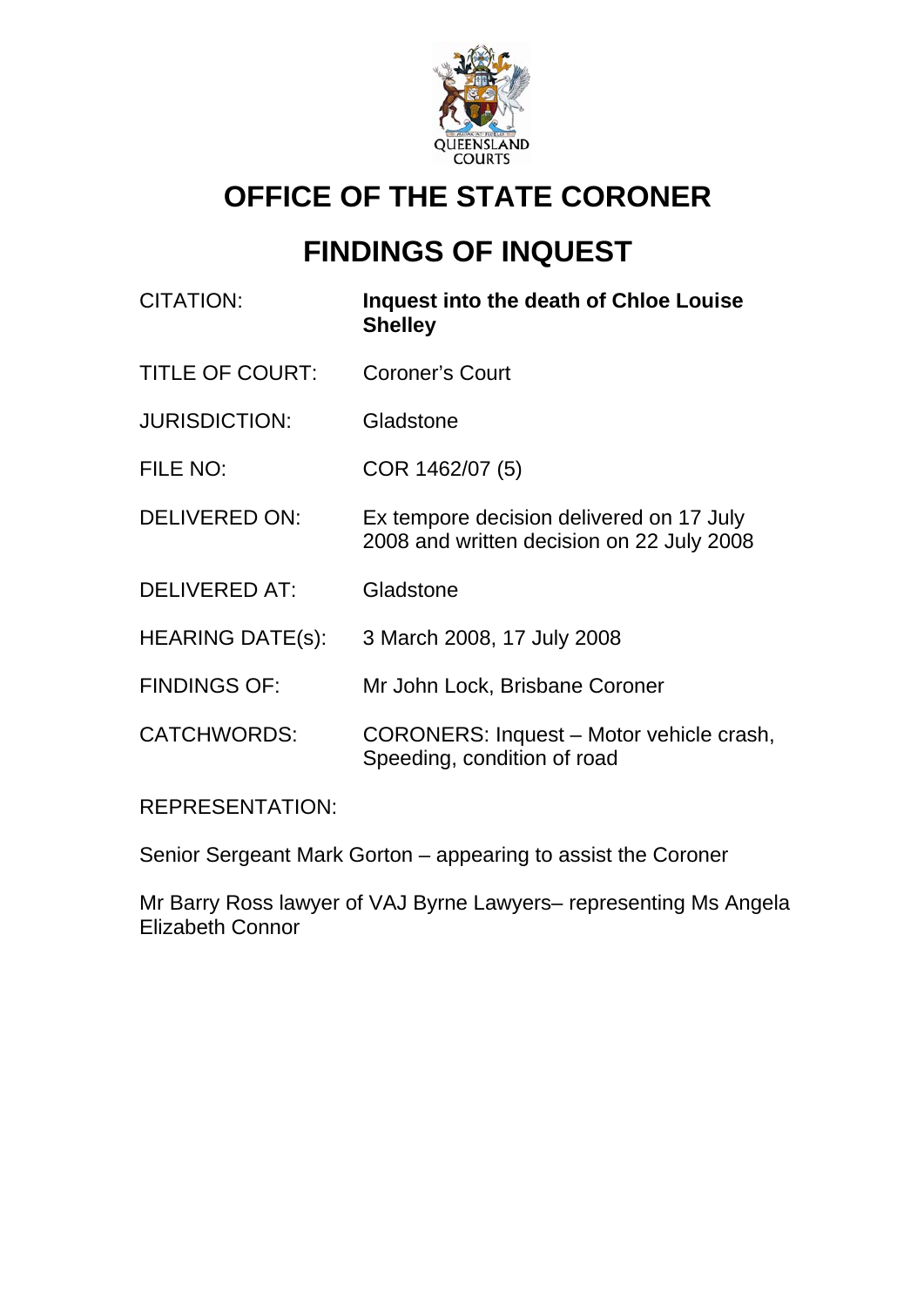## **CORONERS FINDINGS AND DECISION**

1. These are my written findings in relation to the death of Chloe Louise Shelley who died at the Royal Brisbane Hospital on 5 April 2007 from head injuries sustained in a motor vehicle crash which occurred at Gladstone on 9 February 2007. I gave ex tempore findings on 17 July 2008, on the basis that these written findings would be delivered shortly after. These findings seek to explain how the death occurred and consider whether any changes to policies or practices could reduce the likelihood of deaths occurring in similar circumstances in the future. The *Coroners Act 2003<sup>[1](#page-1-0)</sup>* provides that when an inquest is held into a death, the coroner's written findings must be given to the family of the person who died and to each of the persons or organisations granted leave to appear at the inquest. These findings will be distributed in accordance with the requirements of the Act and also placed on the website of the Office of the State Coroner.

### **The scope of the Coroner's inquiry and findings**

- 2. A coroner has jurisdiction to inquire into the cause and the circumstances of a reportable death. If possible he/she is required to find:
	- a) whether a death in fact happened;
	- b) the identity of the deceased;
	- c) when, where and how the death occurred; and
	- d) what caused the person to die.
- 3. There has been considerable litigation concerning the extent of a coroner's jurisdiction to inquire into the circumstances of a death. The authorities clearly establish that the scope of an inquest goes beyond merely establishing the medical cause of death.
- 4. An inquest is not a trial between opposing parties but an inquiry into the death. In a leading English case it was described in this way:- *"It is an inquisitorial process, a process of investigation quite unlike a criminal trial where the prosecutor accuses and the accused defends… The function of an inquest is to seek out and record as many of the facts concerning the death as the public interest requires.*"<sup>[2](#page-1-1)</sup>
- 5. The focus is on discovering what happened, not on ascribing guilt, attributing blame or apportioning liability. The purpose is to inform the family and the public of how the death occurred with a view to reducing the likelihood of similar deaths. As a result, the Act authorises a coroner to make preventive recommendations concerning public health or safety, the administration of justice or ways to prevent deaths from happening in similar circumstances in future.[3](#page-1-2) However, a coroner must not include in the findings or any comments or recommendations, statements that a person is or maybe guilty of an offence or is or maybe civilly liable for something.<sup>[4](#page-1-3)</sup>

<span id="page-1-0"></span><sup>&</sup>lt;sup>1</sup> Coroners Act 2003, s45<br><sup>2</sup> R v South London Coroner; ex parte Thompson (1982) 126 S.J. 625

<span id="page-1-3"></span><span id="page-1-2"></span><span id="page-1-1"></span> $3$  s46

 $4$  s45(5) and 46(3)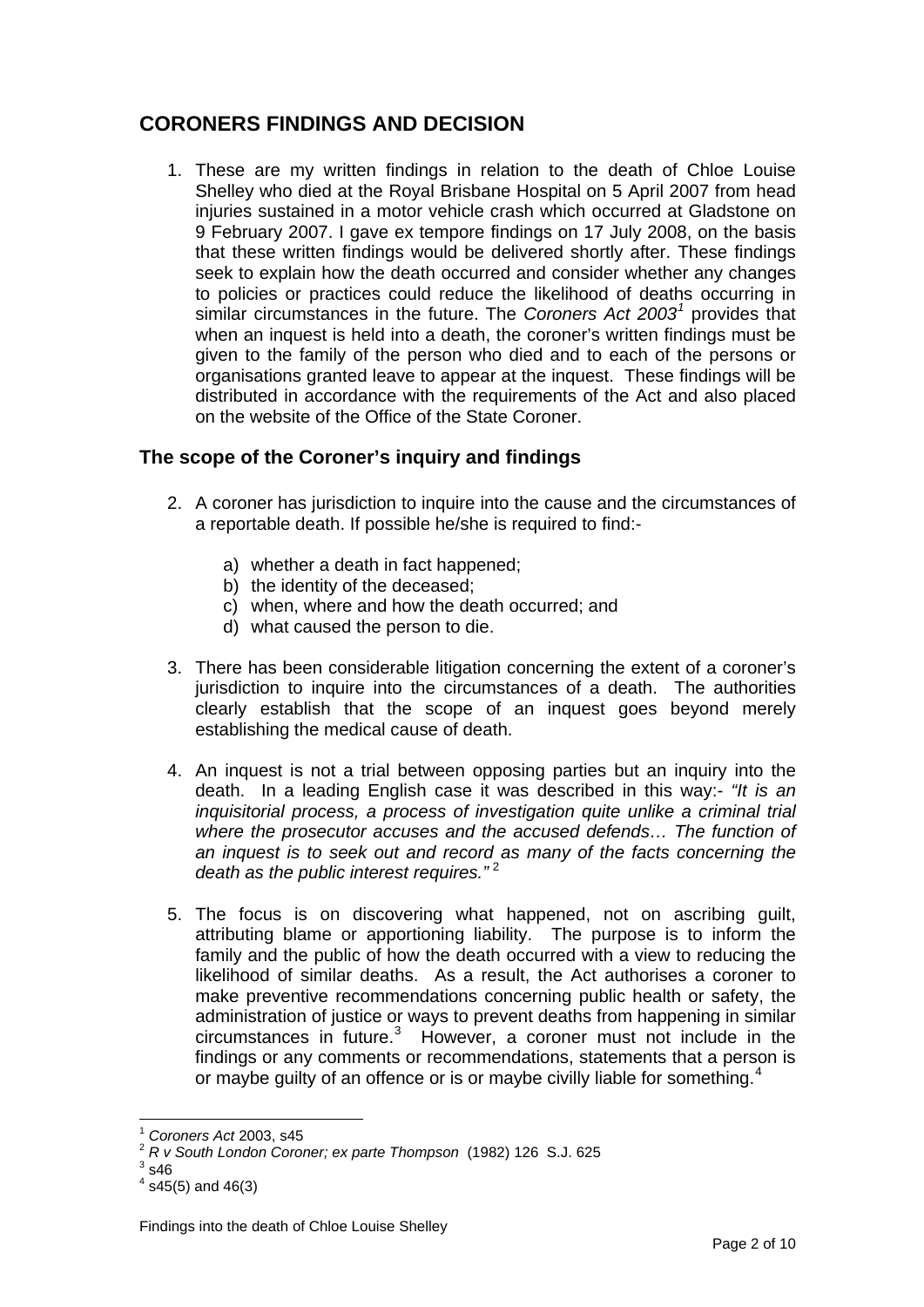#### **The Admissibility of Evidence and the Standard of Proof**

- 6. Proceedings in a coroner's court are not bound by the rules of evidence because the Act provides that the court "*may inform itself in any way it considers appropriate."[5](#page-2-0)* That does not mean that any and every piece of information however unreliable will be admitted into evidence and acted upon. However, it does give a coroner greater scope to receive information that may not be admissible in other proceedings and to have regard to its origin or source when determining what weight should be given to the information.
- 7. This flexibility has been explained as a consequence of an inquest being a fact-finding exercise rather than a means of apportioning guilt. As already stated, it is an inquiry rather than a trial. If a witness refuses to give oral evidence at an inquest because the evidence would tend to incriminate the person, the coroner may require the witness to give evidence that would tend to incriminate the witness if satisfied it is in the public interest to do so. The evidence, when given, and any derivative evidence is not admissible against the witness in any other proceeding, other than a proceeding for perjury.<sup>[6](#page-2-1)</sup>
- 8. A coroner should apply the civil standard of proof, namely the balance of probabilities but the approach referred to as the *Briginshaw* sliding scale is applicable.<sup>[7](#page-2-2)</sup> This means that the more significant the issue to be determined, the more serious an allegation or the more inherently unlikely an occurrence, the clearer and more persuasive the evidence needed for the trier of fact to be sufficiently satisfied that it has been proven to the civil standard.<sup>[8](#page-2-3)</sup>
- 9. It is also clear that a Coroner is obliged to comply with the rules of natural justice and to act judicially. $9$  This means that no findings adverse to the interest of any party may be made without that party first being given a right to be heard in opposition to that finding. As *Annetts v McCann[10](#page-2-5)* makes clear that includes being given an opportunity to make submissions against findings that might be damaging to the reputation of any individual or organisation.
- 10. If, from information obtained at an inquest or during the investigation, a coroner reasonably suspects a person has committed a criminal offence, the coroner must give the information to the Director of Public Prosecutions in the case of an indictable offence, and to the chief executive of the department which administers legislation creating an offence which is not indictable.[11](#page-2-6)

 $\frac{1}{5}$  s35

<span id="page-2-0"></span> $<sup>6</sup>$  s39</sup>

<span id="page-2-1"></span><sup>7</sup> *Anderson v Blashki* [1993] 2 VR 89 at 96 per Gobbo J 8

<span id="page-2-2"></span><sup>&</sup>lt;sup>8</sup> Briginshaw v Briginshaw (1938) 60 CLR 336 at 361 per Sir Owen Dixon J

<span id="page-2-4"></span><span id="page-2-3"></span><sup>&</sup>lt;sup>9</sup> Harmsworth v State Coroner [1989] VR 989 at 994 and see a useful discussion of the issue in Freckelton I., "Inquest Law" in *The inquest handbook*, Selby H., Federation Press, 1998 at 13<br><sup>10</sup> (1990) 65 ALJR 167 at 168<br><sup>11</sup> S 48(2)

<span id="page-2-6"></span><span id="page-2-5"></span>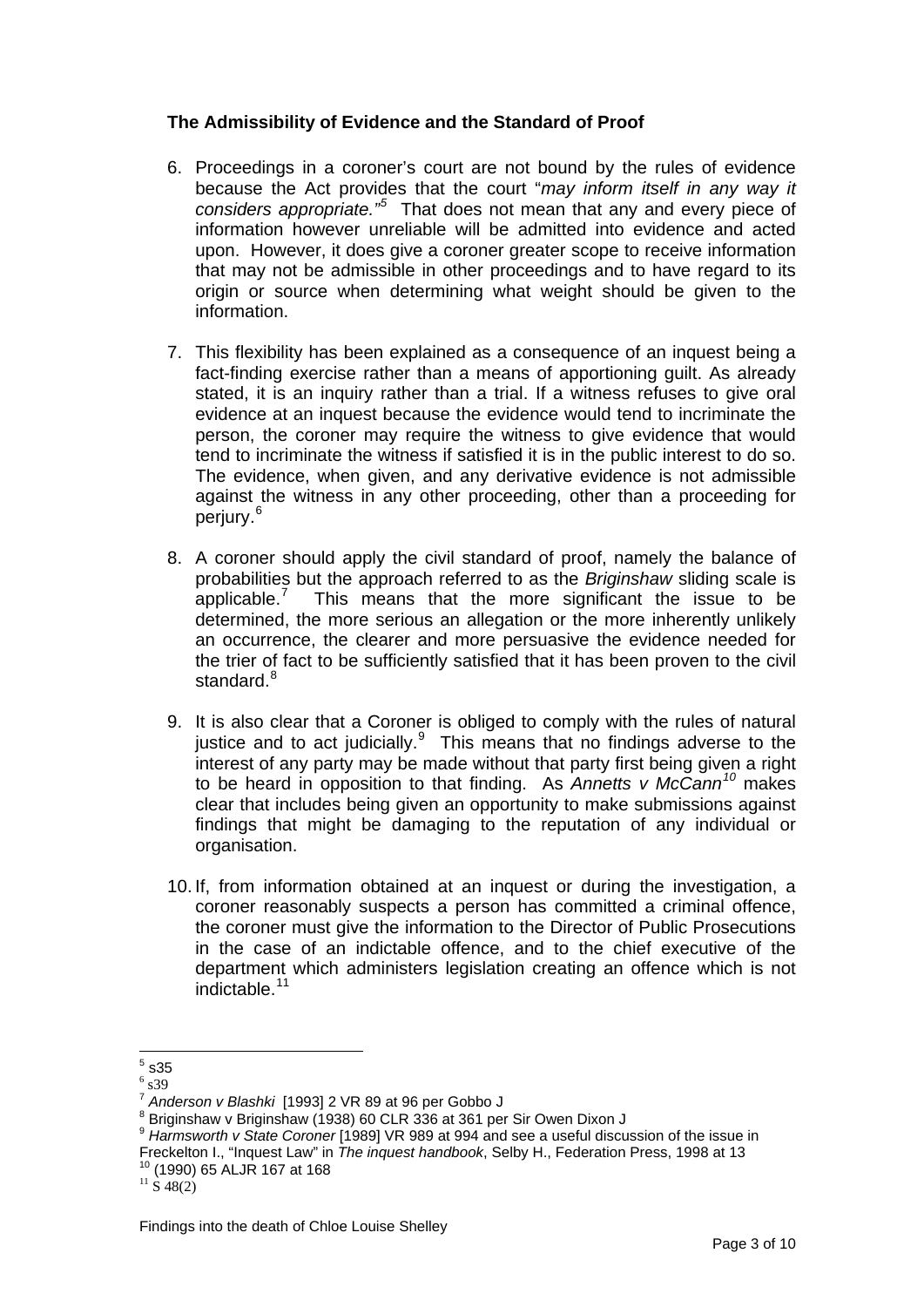### **The Evidence**

- 11. It is not necessary to repeat or summarise all of the information contained in the exhibits and from the oral evidence given, but I will refer to what I consider to be the more important parts of the evidence.
- 12. Chloe Louise Shelley died from injuries sustained in a car crash on 05 April 2007. She was born on 04 January 1987 and was 20 years old at the time of her death. She is the daughter of Ms Dellma Johnston. She was the mother of a young child.
- 13. On 09 February 2007, at approximately 2205 hours, Chloe was a passenger in a Ford Falcon sedan bearing Queensland registration number 719 JHV. The vehicle was driven and owned by Angela Elizabeth Connor. Ms Connor and Ms Shelley were friends.
- 14. Sergeant Andrew Caris was the investigator in charge and he has provided a comprehensive report to the Coroner. He also gave evidence at the inquest. The substance of the investigation material is uncontroversial and is not in dispute.
- 15. Ms Connor provided a version of the crash to Constable Carmichael at the Gladstone Base Hospital at 0100hrs on 10 February 200. This conversation was recorded by Constable Carmichael.<sup>12</sup> She said that on the night of the accident, Ms Connor had been at the Chloe's home when Ms Connor had indicated to Chloe that she wished to go home. Ms Connor estimated that this would have been at about 9.30pm. Ms Connor suggested that before going home, the two of them should go for a drive into town to see if there was anyone that they knew in town.
- 16. Their travels saw them take the back road towards the Marina. The investigation would support that the vehicle was travelling south along Bryan Jordan Drive from the intersection with Alf O'Rourke Drive before colliding with a concrete pole.
- 17. Ms Connor indicated to Constable Carmichael that they got to a roundabout (intersection of Alf O'Rourke Drive and Bryan Jordan Drive) and she reports that Chloe indicated that there was a bump in the road up ahead that can give the effect of "butterflies" when travelled over in a car. Ms Connor turned south onto Bryan Jordan Drive where ultimately the vehicle she was driving travelled over the undulations in the road and then she must have lost control of the vehicle because it impacted with a concrete power pole, which was 1.3 metres from the side of the road and on the opposite side of the road on which she was travelling. The pole was severed at its base by the impact.
- 18. Ms Connor said to Police the following;

*Yeah, once we got to the roundabout I knew I had to turn right and I knew I had to go a little faster that what was normal. I knew to get butterflies in your belly you had to go a bit faster but I don't remember* 

<span id="page-3-0"></span><sup>&</sup>lt;sup>12</sup> The tape was played in court and is exhibit  $E@$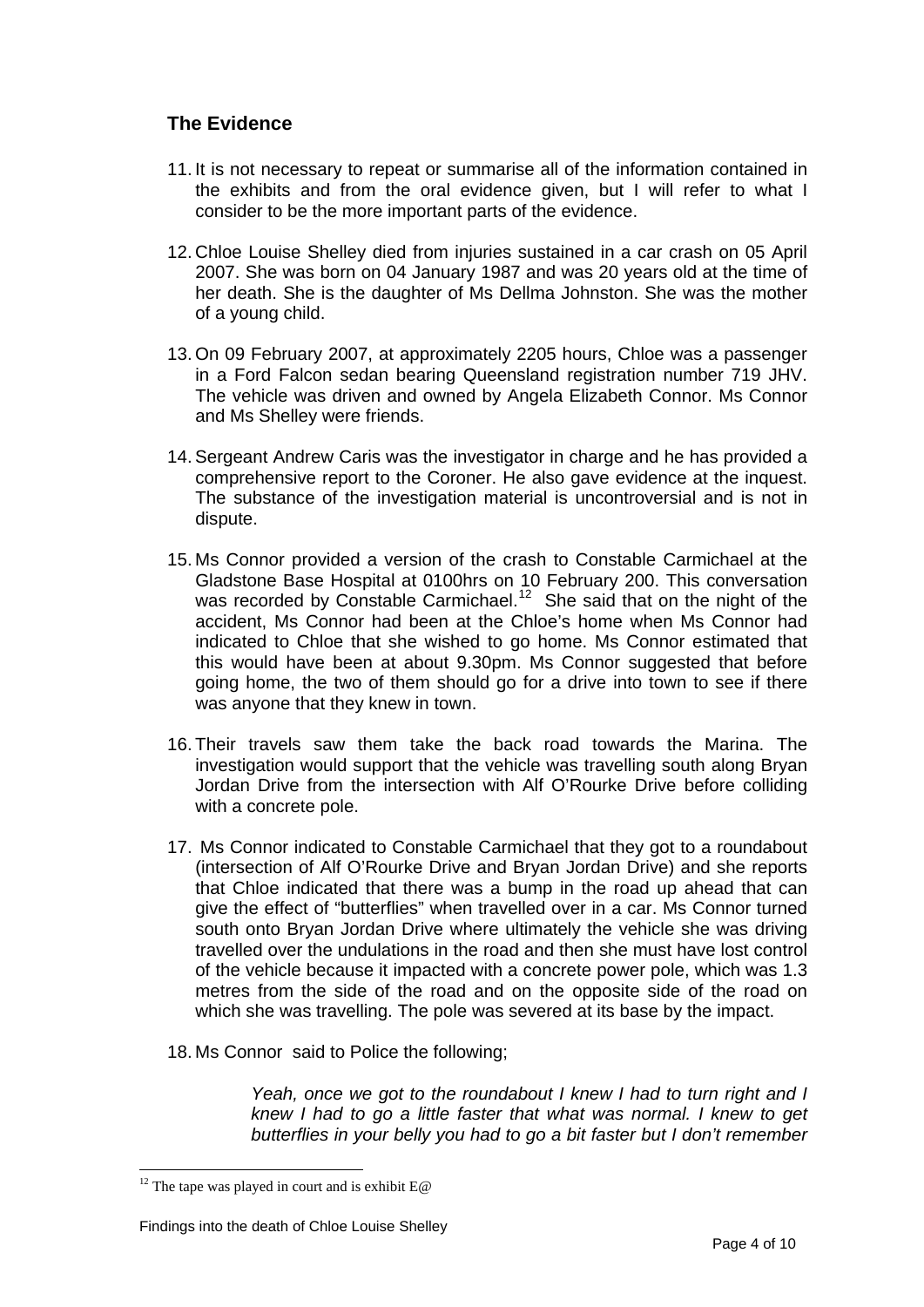*anything from then on. I don't know whether I did push the accelerator, I don't remember anything. I had my seat belt on….* 

*Q. Angela, how fast were you going when you hit the bump in the road?* 

*a. Honestly I don't know. I know when we approached the roundabout, there was another car there. I know I slowed down a bit to let the other car around. I think it was going to where the big boats are……..* 

*Q. Do you think you were going over the speed limit?* 

*A. Honestly, I don't know, it was all a blur, I don't know.* 

*Q. Angela, do you remember losing control of the vehicle?* 

*A. I remember going over.. I don't know. I remember seeing the bump in the road and how the car… I don't know….* 

*Q. What do you think caused the crash?* 

*A. Probably my stupidity, I don't know.* 

- 19. Sergeant Caris formed the opinion that the vehicle had left the bitumen at some point prior to impact and travelled on the dirt shoulder that abutted to the left of the vehicle on Bryan Jordan Drive. He said the roadway is the major thoroughfare through the Gladstone marina precinct. The speed limit is a combination of 60kmh and 40kmh but was 60kmh at the crash site. The crash site was 384.4 metres from the intersection with Alf O'Rourke Drive. There are several undulations and ridges in the roadway the most prominent being located 93.75 metres north of the crash location. He did not observe any skid marks on the roadway. There were markings consistent with a vehicle having driven on dirt leading from the roadway centre line to the point of impact.
- 20. A vehicle inspection report revealed it was in a satisfactory mechanical condition and no defects were found which could have contributed to the cause of the accident. The vehicle was extensively damaged but its use as forensic evidence was affected by the fact that the vehicle had to be broken apart by rescue workers. The first priority of course must be to road victims in such cases. The lack of yawls marks, skid marks also meant that accurate calculations of speed could not be given. The lack of tyre skid marks could be explained by the virtues of ABS breaking systems. He stated that there had not been any other serious accidents in the area although it was a known "hoon driver hotspot". He said that a 6 cylinder vehicle such as the one driven by Ms Connor would not have to be driven hard or at high revs to get it to 100 km/h, for instance in the distance between the roundabout and the undulations.
- 21. There were no direct witnesses to the crash. David John Ross provided a statement to the lawyers for Ms Connor. He had provided that statement within a week of the accident and before the death of Chloe. He also gave telephone evidence. He was at the time on the back deck of his motor vessel which was dry docked at the slipway of the marina adjacent to Bryan Jordan Drive. He says he was having a few beers but was not intoxicated. This is supported by police witnesses who thought they could smell alcohol but he was not drunk and it could not be said his evidence was otherwise unreliable on that basis. He says there are 2 big humps in the road which seem to have formed over time and were not designed to be there. He describes the road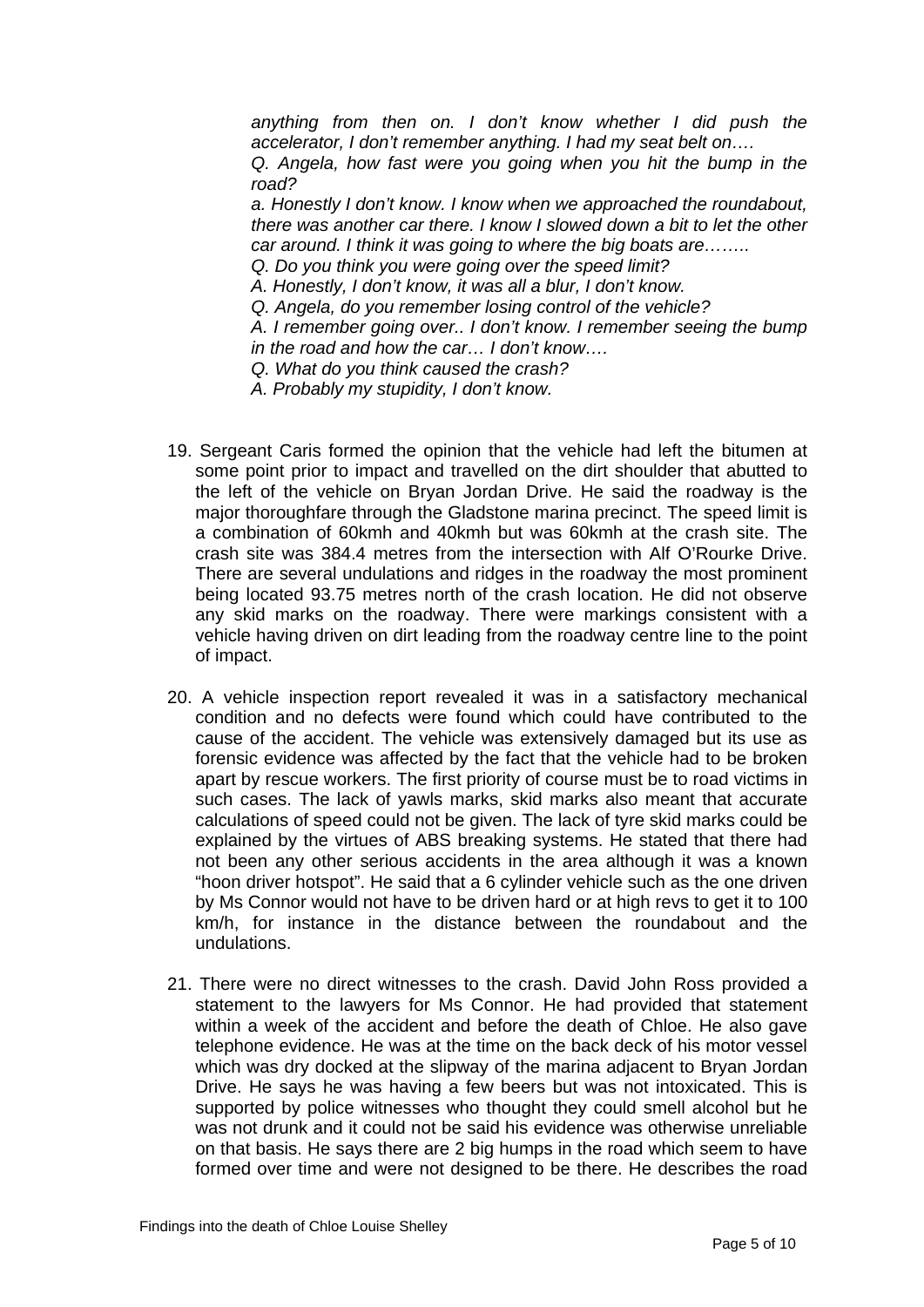and the humps as a bit of a hoon spot. He saw a late model sedan travelling along the road that night. He said the speed may have been 50, 60 or 65 km/h but it was not of such a speed that he noticed the speed as anything extra-ordinary. The vehicle was only noticeable because it was the only vehicle on the Bryan Jordan Drive in that vicinity at that time. The lighting was good and he took no particular notice of it. He would have noticed if it had any significant speed. He heard what sounded like 2 wheels hit the dirt on the left hand side of the road. He heard 2 wheels skid. He had an impression the vehicle was braking. He heard 4 wheels screech. He heard a slide and then a crash. He heard an explosion which he thinks was the pole disintegrating and a flash from the electrical wires. He ran towards the crash site and rang 000. He assisted the driver and did what he could for Ms Shelley who had obviously suffered severe injuries. The main impact to the vehicle was on the passenger side.

- 22. I formed the view that Mr Ross was giving an honest account of his recollection. He has had some experience in the tow truck industry and has been to such traumatic events before. He accepted that the scene of the crash and the damage found made it look like speed was a factor but was very firmly of the view that from his observations speed was not the issue. It would seem he was some 120 metres away when the vehicle passed. Sgt Caris said, and I accept, that a vehicle such as this would not need to be driven hard (thereby emitting loud revving sounds) to reach a speed at say 100 km/h. What I think I can take from his honestly held evidence is that the vehicle was not travelling at a demonstrably fast speed, nor was it revving as such, but I do not accept that from his position he could be able to categorically fix the speed at between 50 to 65kmh. I do accept that based on his evidence it is unlikely the vehicle was travelling at a speed demonstrably excessive, but a vehicle travelling at something like 80kmh would not be something he could categorically differentiate upon.
- 23. Whilst Ms Connor provided a version to police on the night of the incident, upon legal advice, she had refused to participate in a formal electronic record of interview. No one has been charged with any criminal offence arising out of the incident. She did give evidence to the court and did not claim that her evidence may tend to incriminate her.
- 24. Her evidence does not tell us anything more than what she essentially has said to the police although she now claims she does not recall talking to police at the hospital. Notable she said this when being questioned in court about her comment during the interview that she would need to go a bit faster than normal to get the butterfly affect. Her description of events; the route taken; and the events leading immediately up to the crash and as described by her in her evidence are consistent with the version she gave to police shortly after the crash, so to that extent there would be no reason to suggest that what she told police after the accident as compared to now, were somehow affected by the trauma of the events that occurred the day before. I could have readily accepted that she was traumatised and what she may have said was unreliable. I can take judicial notice of the fact that it is not uncommon for witnesses to traumatic events to have difficulty in recollecting the events. I could tell in the interview that she was understandably upset and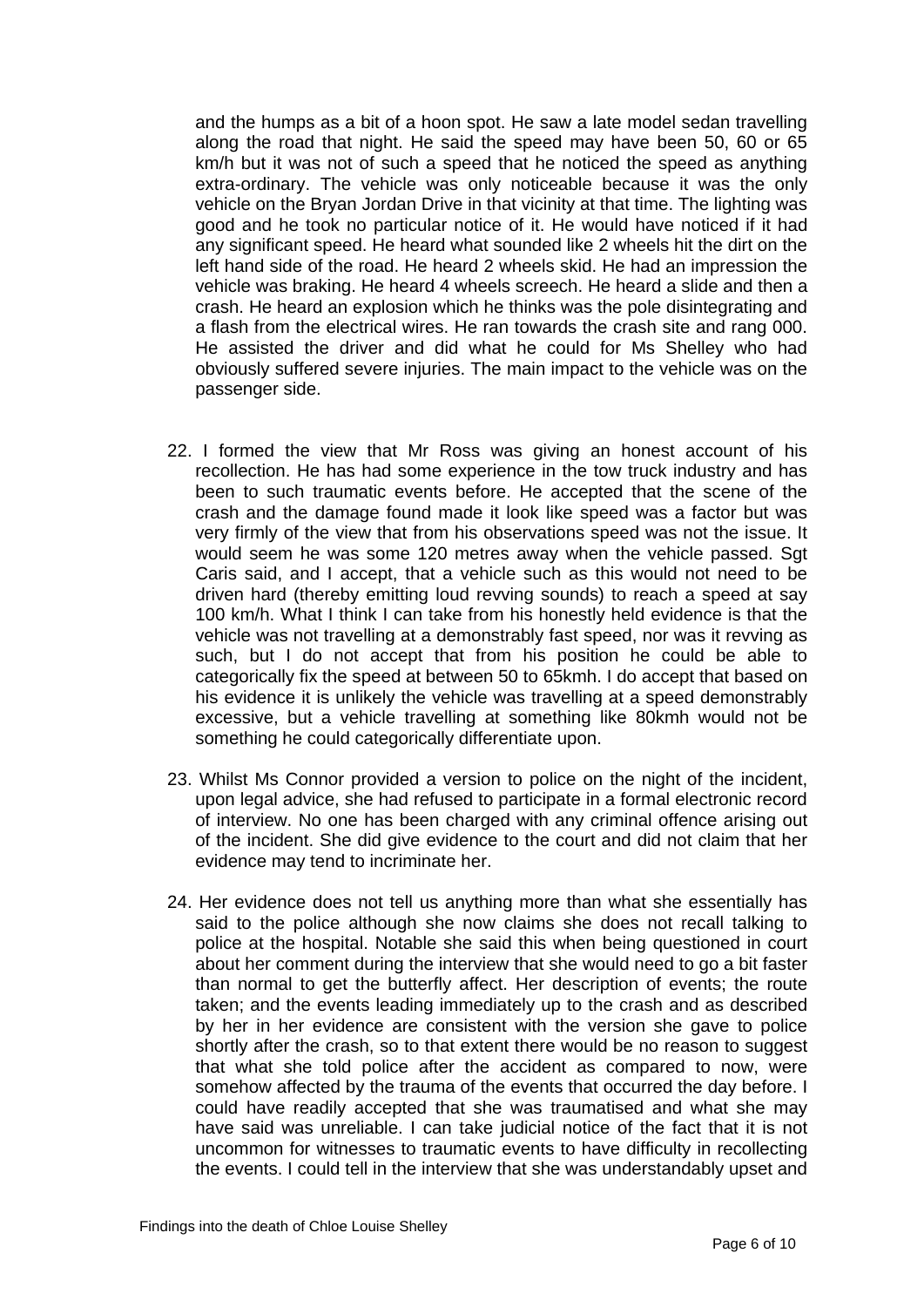crying at one point, as she did in court. But it is notable that the one issue that prompts her to suggest that she cannot remember talking to police about is the one issue that provides some substance to a suggestion she was travelling greater than the speed limit. Why should I simply now accept that she could tell police accurate details about everything else but on that one part of her statement she now draws issue with as being something she cannot remember because of the trauma. In that respect I was not that impressed with her as a witness.

- 25. She compounded my impressions when she made the gratuitous bland assertion that she "does not drive fast in cars or do silly things." Yet here we have a person who is driving her relatively new large 6 cylinder vehicle at almost certainly faster than normal speed with the intent to get a butterfly effect over a bump in the road. That seems to me pretty silly for a start. I also do not accept, from viewing the photographs that simply going over the undulations in the road at 60 km/h is going to have any significant sensation. That was confirmed by Sergeant Caris when he said that when he has travelled over it he felt quite comfortable at 60 km/h and in an urgent situation would be comfortable in doing 100 km/h.
- 26. In cross examination she was also forced to admit that the bland assertion that she does not speed was incorrect, with an admission that she had been convicted of speeding in the past on three occasions. That issue would be totally unremarkable except for the fact that she somehow thinks she has to try to colour her record and put it in a rosy picture. She somewhat also unrealistically tried to suggest that she knows little about motor vehicles and whether this was a 6 cylinder vehicle or whatever when she has worked for the car dealership for some time; knew the vehicle as a demonstration model; and bought it for herself to compensate for some of the horrible things that happened to her in the past. I am afraid she just did not convince me.
- 27. I do not suggest she is deliberately lying. I suspect she internally does not want to face the real events that occurred. That is not unusual nor evidence of deliberate withholding of information. It is clear in my view based on all of the evidence that she was travelling faster than the speed limit and that she has then lost control of her motor vehicle. As to the extent of the speed and the factor it played in her losing control of the vehicle, I cannot make any specific findings.
- 28. At the same time I fully accept that she did not intentionally bring about these horrible circumstances and that she is obviously and in my view genuinely remorseful. I understand Chloe's family may not agree with this finding.
- 29. Ms Connor was also taken to Gladstone Hospital. She was treated in the Emergency Department. She was seen by Doctor John-Paul Cotter who has provided a statement and gave telephone evidence. He has no recollection of treating Ms Connor but as his is his procedure he took notes which are recorded in the Hospital file. His notes include the following note of what typically he would assume was information provided by the patient but he is unable to confirm as being from a conversation with Ms Connor: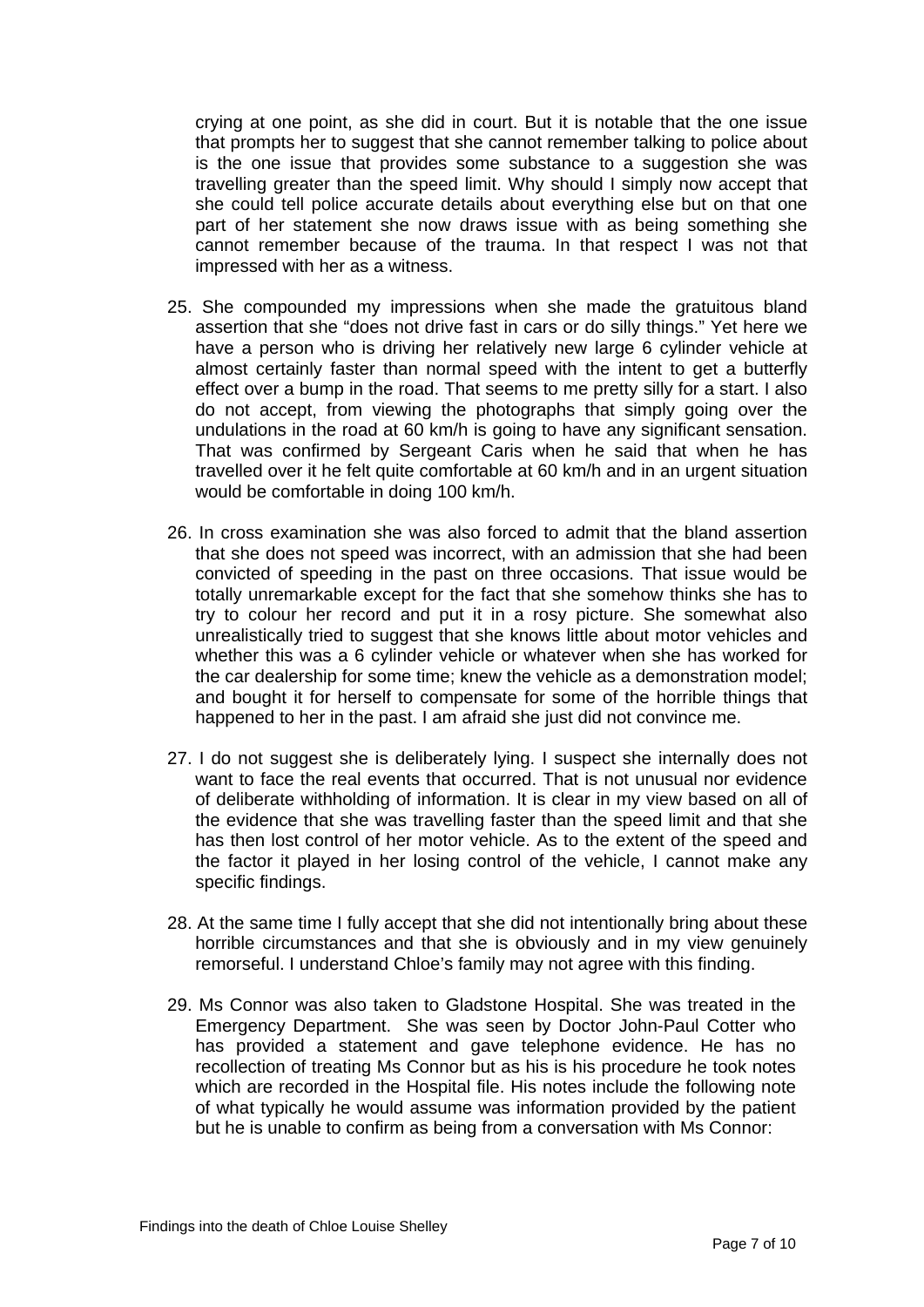*Post MVA. ~80kph, as driver in car, came around roundabout, unsure of events after that.* 

30. Dr Cotter gave evidence which does not differ from his statement. In my view this evidence on its own does not conclusively prove anything but can be added to other evidence for consideration.

#### **The Autopsy and Medical Treatment**

- 31. Chloe was taken to the Gladstone Base Hospital and was later transferred to the Royal Brisbane Hospital on 08 March 2007. She later died there on 5 April 2007. The autopsy report indicates that she died from head injuries due to or as a consequence of a motor vehicle accident.
- 32. Dr Beng Ong performed an external autopsy examination, took toxicology samples and reviewed the Royal Brisbane Hospital medical file on 8 April 2007. Her injuries revealed from the Hospital file and as described by Dr Ong included the following:
	- Subarachnoid haemorrhage to the brain with severe hypoxic brain damage
	- Fracture of the right zygomatic arch(facial bone)
	- Fracture of the transverse process of T12 vertebra
	- Fracture of the left sacral alar
	- Fracture of the left inferior and superior pubic bone
	- Fracture of the left proximal femur (thigh bone)
	- Fractures of the right tibia and fibula (legs)
	- Fractures of the left radius and ulnar (forearm bones)
- 33. She developed aspiration pneumonia and had problems with ventilation. Her lower limb fractures were externally fixed initially and then removed. She showed some improvement initially but developed an infection which required her transfer to Royal Brisbane Hospital. She was given antibiotics, nutritional support and therapies including Physiotherapy and speech therapy. However her neurological damage was such that she showed no improvement. In what must have been a painful and harrowing decision on 15 March 2007 her family understandably and properly withdrew active treatment and she was given comfort care. She passed away on 5 April 2007.

#### **Findings required by s45**

34. The facts establish that at about 10pm on 9 February 2007 a single vehicle crash occurred. Ms Connor was the owner driver of a Ford falcon Sedan registration number 719 JHV. It was being driven in a southerly direction along Bryan Jordan Drive. Ms Shelley was in the passenger seat. The vehicle travelled over an undulation in the roadway and left the roadway and collided with a concrete power pole with such force that it snapped at the base. The passenger side of the vehicle sustained the most severe damage. There is really no doubt that Ms Connor lost control of the vehicle she was driving. There is no way of suggesting otherwise. It has travelled to the left hand side of the road and then travelled back across the roadway,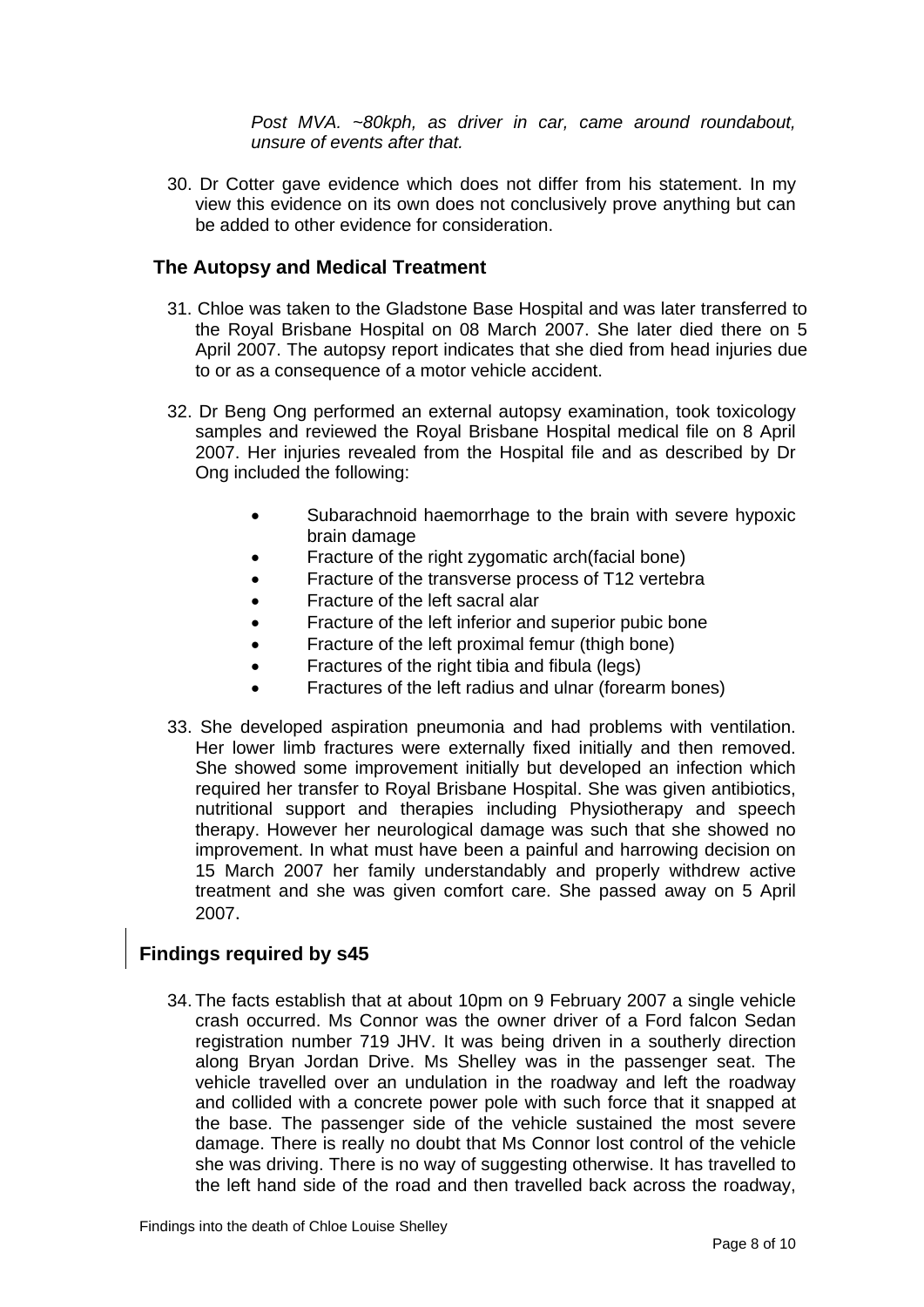onto the incorrect side and hit the pole on the passenger hand side. The vehicle was extensively damaged. The pole was snapped in two at its base. That is clear. Scientifically this physical evidence was not in a state to be able to accurately state at what speed the vehicle was travelling when it hit the undulation. Sgt Caris submits that a likely scenario is that the vehicle was travelling sufficiently fast enough to momentarily lose front wheel contact and the steering wheel turned sufficiently to put the vehicle out of control. It hit the dirt to its left momentarily and then over corrected into the wrong lane. That does seem a possible scenario based on the evidence at the scene.

- 35. To the extent that a finding of a specific speed can be made or the extent to which the speed played a factor in the vehicle losing control I am not able to say. What I can say is that this vehicle was not travelling at 60 km/h. Ms Connor's statement to police that she was intending to go over the humps in the road to get a butterfly effect and that to do so she had to go a bit faster than what was normal paints a truer picture. It is supported by the evidence of Dr Cotter who records a speed of 80 km/h in his notes. This might contradict the evidence of Mr Ross who saw a vehicle travelling at a normal speed but his evidence would have to be balanced with the fact that he was not paying a lot of attention and the difference between a vehicle travelling at 60 km/h or at say 80 km/h from where he was sitting would not be that noticeable. However taking into account the lack of scientific accuracy and his evidence, overall it does not support a finding of speed higher than that. That may very well have been the case but the evidence is not such that on the balance of probabilities I could go make a finding to that extent.
- 36. I am required to find, as far as is possible, who the deceased was, when and where she died, what caused the death and how she came by her death. I have already dealt with the last of these issues, being the circumstances of Ms Shelley's death. As a result of considering all of the material contained in the exhibits and the evidence given by the witnesses I am able to make the following findings in relation to the other aspects of the death.
	- (a) The identity of the deceased was Chloe Louise Shelley
	- (b) The place of death was Royal Brisbane Hospital, Brisbane, Queensland.
	- (c) The date of death was 5 April 2007.
	- (d) The formal cause of death was:
		- 1(a) Head Injuries, due to, or as a consequence of
		- 1(b) Motor Vehicle accident (driver).

#### **Concerns, Comments and Recommendations**

37. Section 46 of the Act provides that a coroner may comment on anything connected with a death that relates to public health or safety, the administration of justice or ways to prevent deaths from happening in similar circumstances in the future. It is apparent that this stretch of road